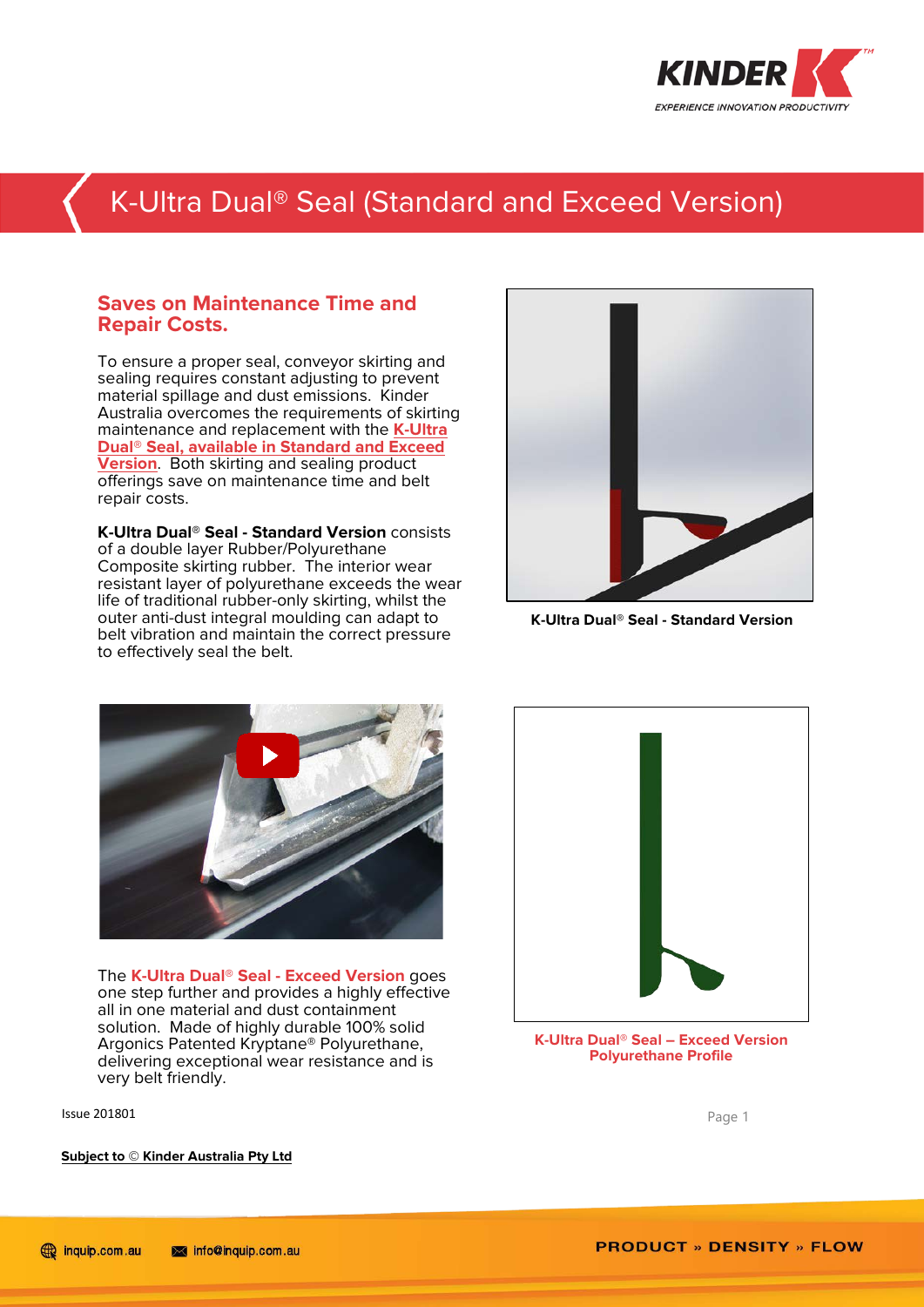

# K-Ultra Dual® Seal (Standard and Exceed Version)

#### **K-Ultra Dual® Seal - Standard Version**

When installed the inner body of the K-Ultra Dual® Seal is adjusted so that it clears the belt surface between 3 to 5mm.

The dimensions are 150mm x 15mm and it is supplied in a 10 metre roll.

#### **Key Benefits:**

- Reduces dust leakage
- Wear resistant
- Low contact pressure
- Long life
- Belt friendly





**Issue 201801** Page 2

**Subject to © Kinder Australia Pty Ltd**